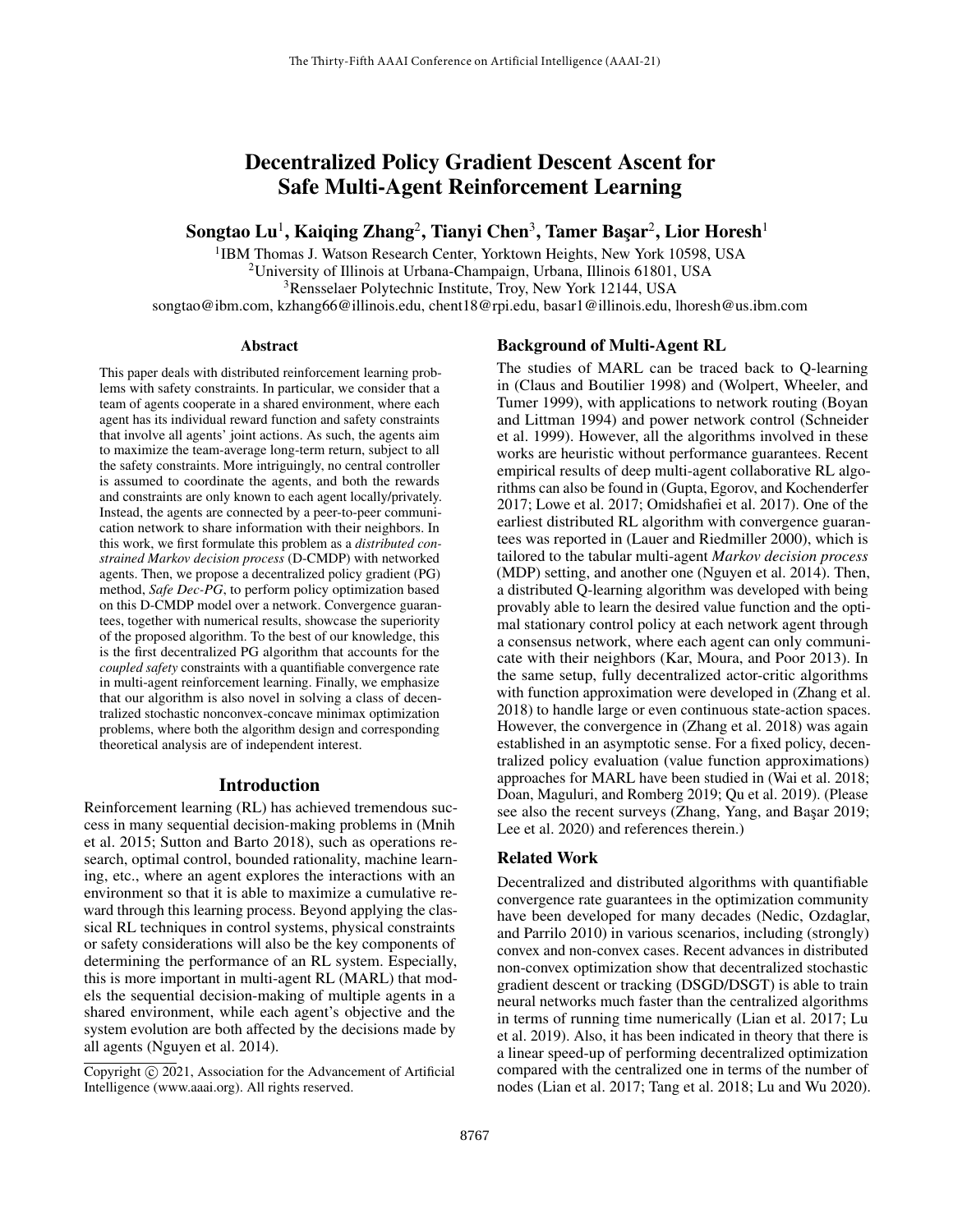| <b>Algorithm</b>                | Rate                                    | Decentralized | Implementation |
|---------------------------------|-----------------------------------------|---------------|----------------|
| PGSMD (Rafique et al. 2018)     | $\mathcal{O}\left(\epsilon^{-6}\right)$ |               | double-loop    |
| GDA (Lin, Jin, and Jordan 2020) | $\sqrt{e^{-8}}$                         |               | single-loop    |
| <b>Safe Dec-PG</b> (this work)  | $\epsilon$                              |               | single-loop    |

Table 1: A comparison of stochastic non-convex concave minmax algorithms with convergence to the first-order game-stationary points (FOSPs).

Moreover, in practice, the data would be collected through the sensors over a network, so the distributed learning becomes one of the most powerful signal, data, and information processing tools. (Please see a survey (Chang et al. 2020) of recent distributed non-convex optimization algorithms and their applications.) However, the safe RL problem is not only maximizing rewards but also takes practical issues into account or introduces some prior knowledge of the model in advance, where there would be multiple cumulative long-term reward functions incorporated as the constraints (Paternain et al. 2019a; Wachi and Sui 2020). Unfortunately, none of the existing works deal with the safety constraints that are also non-convex, no need to mention their distributed implementation over a network.

By the primal-dual optimization framework, the safe RL problem can be formulated as a min-max saddle point form by the method of Lagrange multipliers or dualizing the constraints (Boyd and Vandenberghe 2004). However, different from the classical supervised learning, e.g., support vector machine and least squares regression, the policy in RL is mostly parametrized by a (deep) neural network so that the cumulative reward functions are non-convex. Hence, the duality gap in this case is not zero in general, which makes the optimization process much more difficult than the traditional convex-concave min-max problem even in the centralized setting. Interestingly, some recent exciting results illustrate that the duality gap in safe RL problems could be zero (Paternain et al. 2019b) by assuming some oracle that can find the global optimal solution of the Lagrangian with respect to policy. It is inspiring that safe RL might be solved efficiently to high-quality solutions by the non-convex min-max solvers.

During the last few years, solving non-convex min-max saddle-point problems has gained huge popularity and indicated significant power of optimizing the interest of parameters in many machine learning and/or artificial intelligence problems, including adversarial learning, robust neural nets or generative adversarial nets (GANs) training, fair resource allocation (Razaviyayn et al. 2020). The main idea of designing these algorithms is to perform gradient descent and ascent with respect to the objective functions, such as gradient descent ascent (GDA) algorithm (Lin, Jin, and Jordan 2020), multi-GDA (Nouiehed et al. 2019), proximally guided stochastic mirror descent method (PGSMD) (Rafique et al. 2018), and hybrid block successive approximation (HiBSA) (Lu et al. 2020). The difference between GDA and multi-GDA is that the latter performs multiple steps of gradient ascent updates instead of one. Among these algorithms, HiBSA achieves the fastest convergence rate with only a single loop update rule to optimization variables for the deterministic

non-convex case. However, there is no theoretical guarantee that HiBSA is amenable to handle the stochasticity of the samples in the non-convex (strongly) concave min-max problems. Further, all these algorithms are centralized, so it is not clear whether they can be used for a multi-agent system. Recently, there are some interesting works regarding the distributed training for a class of GANs (Liu et al. 2020a,b), where the problem is formulated as a decentralized non-convex saddle-point problem. But both of them require that the objective function satisfy the Minty variational inequality (MVI), otherwise, these methods cannot converge to an  $\epsilon$ -first-order stationary point (FOSP) of the considered problem even the number of iterations is infinite. While in RL/MARL there is no evidence which can indicate that discounted cumulative reward function satisfies MVI again due to the nonconvexity of the loss function when the policy at each node is parametrized by a neural net.

## Main Contributions

In this work, by leveraging the min-max saddle-point formulation, we propose the first safe decentralized policy gradient (PG) descent and ascent algorithm, i.e., *Safe Dec-PG*, which is able to deal with a class of multi-agent safe RL problems over a graph. Importantly, we provide theoretical results that quantify the convergence rate of *Safe Dec-PG* to an  $\epsilon$ -firstorder stationary points (FOSP) of the considered non-convex min-max problem in the order of  $1/\epsilon^4$  (or equivalently the optimality gap is shrinking in the order of  $1/\sqrt{N}$ , where N denotes the total number of iterations). When the graph is fully connected in the sense that there is no consensus error (each agent can know all the other agents' policy at each iteration), *Safe Dec-PG* will reduce to a centralized algorithm. Even in this case, the obtained convergence rate is still the state-of-the-art result to the best of our knowledge. A more detailed comparison between proposed *Safe Dec-PG* and other existing stochastic non-convex concave min-max algorithm in the *centralized setting* is shown in Table ??. The main advantages of *Safe Dec-PG* are highlighted as follows:

- (Simplicity) The structure of implementing the algorithm is single-loop, where the parameters that need to be tuned are only the stepsizes in the minimization and maximization subproblems.
- $\blacktriangleright$  (Theoretical Guarantees) It is theoretically provable that *Safe Dec-PG* is able to find an  $\epsilon$ -FOSP of the formulated non-convex min-max problem within  $O(1/\epsilon^4)$  number of iterations, matching the standard convergence rate of *centralized* stochastic gradient descent (SGD) and decentralized SGD to  $\epsilon$ -FOSPs in non-convex scenarios.
- $\blacktriangleright$  (Applicability) *Safe Dec-PG* is also a general optimiza-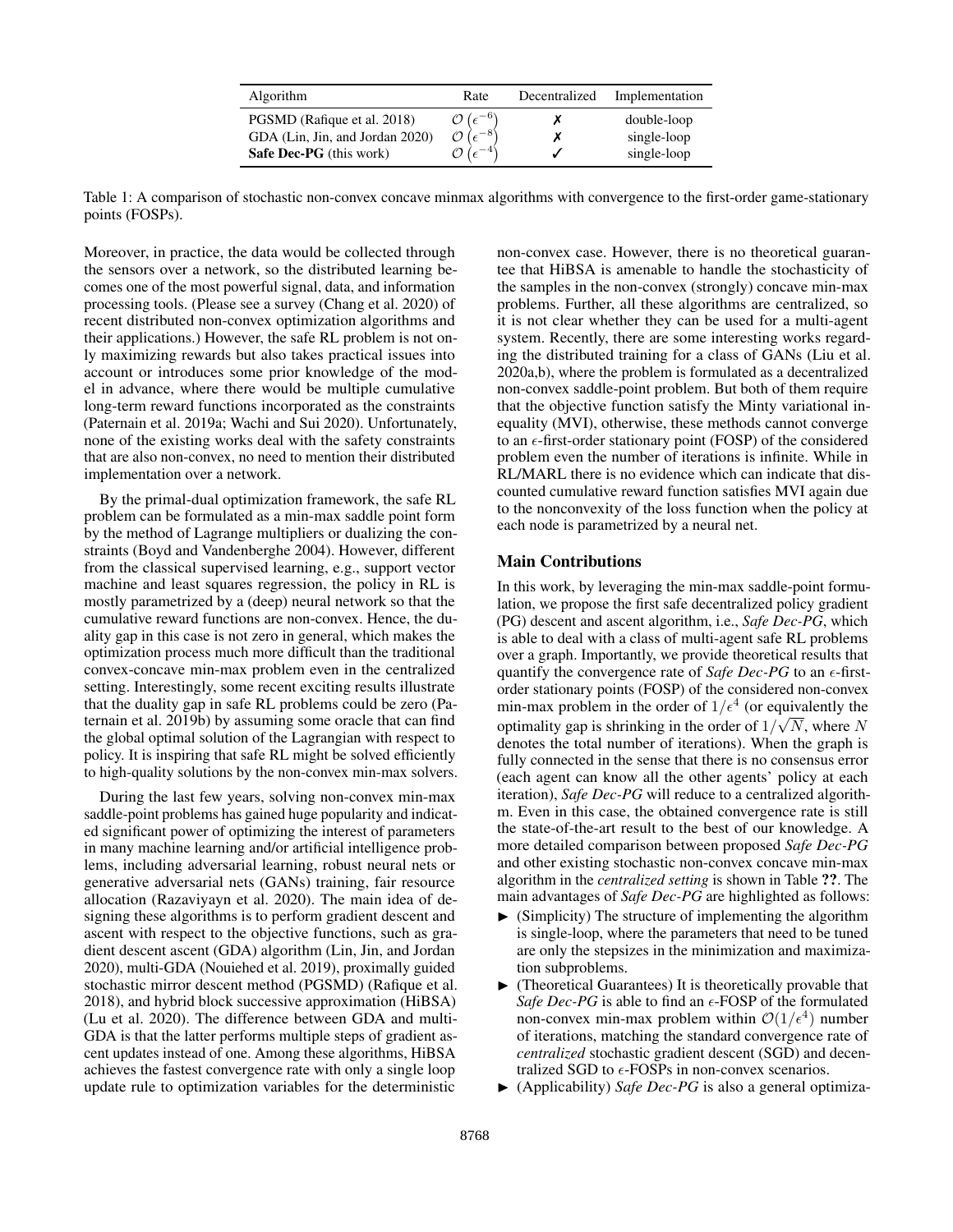tion problem solver, which can be applied for dealing with many non-convex min-max problems rather than the RL/MARL problems, and it could be implemented in either a decentralized way over a network or on a single machine.

Multiple numerical results showcase the superiority of the algorithms applied in the problems of safe decentralized RL compared with the classic decentralized methods without safety considerations. Due to the page limitation, proofs of all the lemmas, the main theorem and additional numerical results are included in the supplemental materials.

## Safe MARL with Decentralized Agents

In this section, we introduce the background and formulation of the safe MARL problem with decentralized agents.

## Multi-Agent Constrained Markov Decision Process (M-CMDP)

Consider a team of  $n$  agents operating in a common environment, denoted by  $\mathcal{N} = [n]$ . No central controller exists to either make the decisions or collect any information for the agents. Agents are instead allowed to communicate with each other over a communication network  $\mathcal{G} = (\mathcal{N}, \mathcal{E})$ , with  $\mathcal E$  being the set of communication links that connect the agents. Such a decentralized model with networked agents finds broad applications in distributed cooperative control problems (Fax and Murray 2004; Corke, Peterson, and Rus 2005; Dall'Anese, Zhu, and Giannakis 2013), and has been advocated as one of the most popular paradigms in decentralized MARL (Zhang et al. 2018; Wai et al. 2018; Doan, Maguluri, and Romberg 2019; Qu et al. 2019; Zhang, Yang, and Başar 2019; Lee et al. 2020). More importantly, each agent has some safety constraints, in the forms of bounds on some long term cost, that involve the joint policy of all agents. We formally introduce the following model of *networked multi-agent constrained MDP (M-CMDP)* to characterize this setting.

Definition 1 (*Networked Multi-agent CMDP (M-CMDP)*). *A networked multi-agent CMDP is described by a tuple*  $(S, \{A_i\}_{i\in\mathcal{N}}, P, \{R_i\}_{i\in\mathcal{N}}, \mathcal{G}, \{C_i\}_{i\in\mathcal{N}}, \gamma)$  where  $\mathcal S$  is the s*tate space shared by all the agents,* A<sup>i</sup> *is the action space of agent* i*, and* G *is a communication network (a well-connected* graph). Let  $\mathcal{A} = \prod_{i=1}^n \mathcal{A}_i$  be the joint action space of al*l* agents; then,  $R_i : S \times A \to \mathbb{R}$  and  $C_i : S \times A \to \mathbb{R}$ *are the local rewards and cost functions of agent* i*, and*  $P : \mathcal{S} \times \mathcal{A} \times \mathcal{S} \rightarrow [0, 1]$  *is the state transition probability of the MDP.*  $\gamma \in (0,1)$  *denotes the discount factor. The states* **s** *and actions* a *are globally observable, while the rewards and costs are observed locally/privately at each agent.*

The networked M-CMDP proceeds as follows. At time t, each agent i chooses its own action  $a_i^t$  given  $s^t$ , according to its local policy  $\pi_i : S \to \Delta(\mathcal{A}_i)$ , which is usually parametrized as  $\pi_{w_i}$  by some parameter  $w_i \in \Theta_i$  with dimension  $d_i$ . The networked agents try to learn a joint policy  $\pi_{\mathbf{w}_i} : \mathcal{S} \to \Delta(\mathcal{A})$  given by  $\pi_{\theta}(\mathbf{s}, \mathbf{a}) = \prod_{i \in \mathcal{N}} \pi_{\mathbf{w}_i}(\mathbf{s}, \mathbf{a}_i)$ with  $\boldsymbol{\theta} = [\mathbf{w}_1^\top \dots \mathbf{w}_n^\top]^\top \in \mathbb{R}^d$ , where  $d = \sum_{i=1}^n d_i$  denotes the whole problem dimension. As a team, the objective of all

agents is to collaboratively maximize the *globally average* return over the network (equivalently to minimize the opposite of it), dictated by  $\overline{R}(\mathbf{s}, \mathbf{a}) = n^{-1} \cdot \sum_{i \in \mathcal{N}} R_i(\mathbf{s}, \mathbf{a})$ , with only its *local* observations of the rewards, subject to some safety constraints dictated by  $C_i(\mathbf{s}, \mathbf{a})$ . At each node, there would be multiple safety constraints. These rewards describe different objectives that the agent is required to achieve, such as remaining with a region of the state space, or not running out of memory/battery. Here, we assume that each agent is associated with m cost functions, so  $C_i(\mathbf{s}, \mathbf{a})$  is a mapping from  $S \times A$  to  $\mathbb{R}^m$ . Specifically, the team aims to find the joint policy  $\pi_{\theta}$  that

$$
\min_{\boldsymbol{\theta} \in \Theta} J_0^R(\boldsymbol{\theta}) \triangleq \mathbb{E}\bigg(-\frac{1}{n}\sum_{t\geq 0} \gamma^t \sum_{i \in \mathcal{N}} R_i(\boldsymbol{s}^t, \boldsymbol{a}^t) \bigg| \boldsymbol{s}^0, \pi_{\boldsymbol{\theta}}\bigg) \tag{1a}
$$
\n
$$
\text{s.t. } J_i^C(\boldsymbol{\theta}) \triangleq \mathbb{E}\bigg(\sum_{t\geq 0} \gamma^t C_i(\boldsymbol{s}^t, \boldsymbol{a}^t) \bigg| \boldsymbol{s}^0, \pi_{\boldsymbol{\theta}}\bigg) \geq \mathbf{c}_i, \forall i \in \mathcal{N} \tag{1b}
$$

where  $\Theta = \prod_{i=1}^{N} \Theta_i$  is the joint policy parameter space,  $J_0^R(\theta)$  corresponds to the negative team-average discounted long-term return,  $J_i^C(\boldsymbol{\theta}) : \mathbb{R}^d \to \mathbb{R}^m$  denotes the longterm costs of agent i,  $c_i \in \mathbb{R}^m$ ,  $\forall i$  are the lower-bounds of  $J_i^C(\boldsymbol{\theta}), \forall i$  that impose the safety constraints, and  $\mathbb E$  is taken over all randomness including the policy and the underlying Markov chain. Each agent  $i$  only has access to its own reward and cost  $R_i$  and  $C_i$ , and the desired bound  $c_i$ . Note that our ensuing results can be straightforwardly generalized to the setting where each agent has different number of costs, at the expense of unnecessarily complicated notations. In general, the long-term return  $J_0^R(\theta)$  is *non-convex* with respect to the policy parameter  $\theta$  (Zhang et al. 2020; Liu et al. 2019; Agarwal et al. 2020), so do the constraint functions  $J_i^C(\boldsymbol{\theta}), \forall i$ , which makes the problem challenging to solve using the first-order PG methods.

#### Primal-Dual for Safe M-CMDP

Viewing the team as a single agent, the problem above falls into the regime of the standard constrained MDP (Altman 1999), which has been widely studied in single-agent safe RL. Nonetheless, in a decentralized paradigm, standard RL algorithms for solving CMDP are not applicable, as they require the instantaneous access to the team-average reward and all cost functions  $\{C_i\}_{i\in\mathcal{N}}$  (Borkar 2005; Prashanth and Ghavamzadeh 2016; Achiam et al. 2017; Yu et al. 2019; Paternain et al. 2019b). Instead, we re-formulate the problem as a decentralized non-convex optimization problem with non-convex constraints, in order to develop decentralized policy optimization algorithms. In particular, letting  $J_i^R(\pmb{\theta}) \triangleq$  $\mathbb{E}(-\sum_{t\geq 0}^{t} \gamma^t R_i(\bm{s}^t, \bm{a}^t) | \bm{s}^0, \pi_{\bm{\theta}}),$  we have the networked M-CMDP as

$$
\min_{\{\boldsymbol{\theta}_i \in \Theta\}} \quad \frac{1}{n} \sum_{i \in \mathcal{N}} J_i^R(\boldsymbol{\theta}_i) \tag{2}
$$

$$
\text{s.t.} \quad \boldsymbol{\theta}_i = \boldsymbol{\theta}_j \quad j \in \mathcal{N}_i, \quad \mathbf{c}_i - J_i^C(\boldsymbol{\theta}_i) \leq 0, \ \forall i \in \mathcal{N},
$$

where  $\mathcal{N}_i \subseteq \mathcal{N}$  denotes the set of the neighboring agents of agent  $i$  over the network, and  $\boldsymbol{\theta}_i$  is the local copy of the policy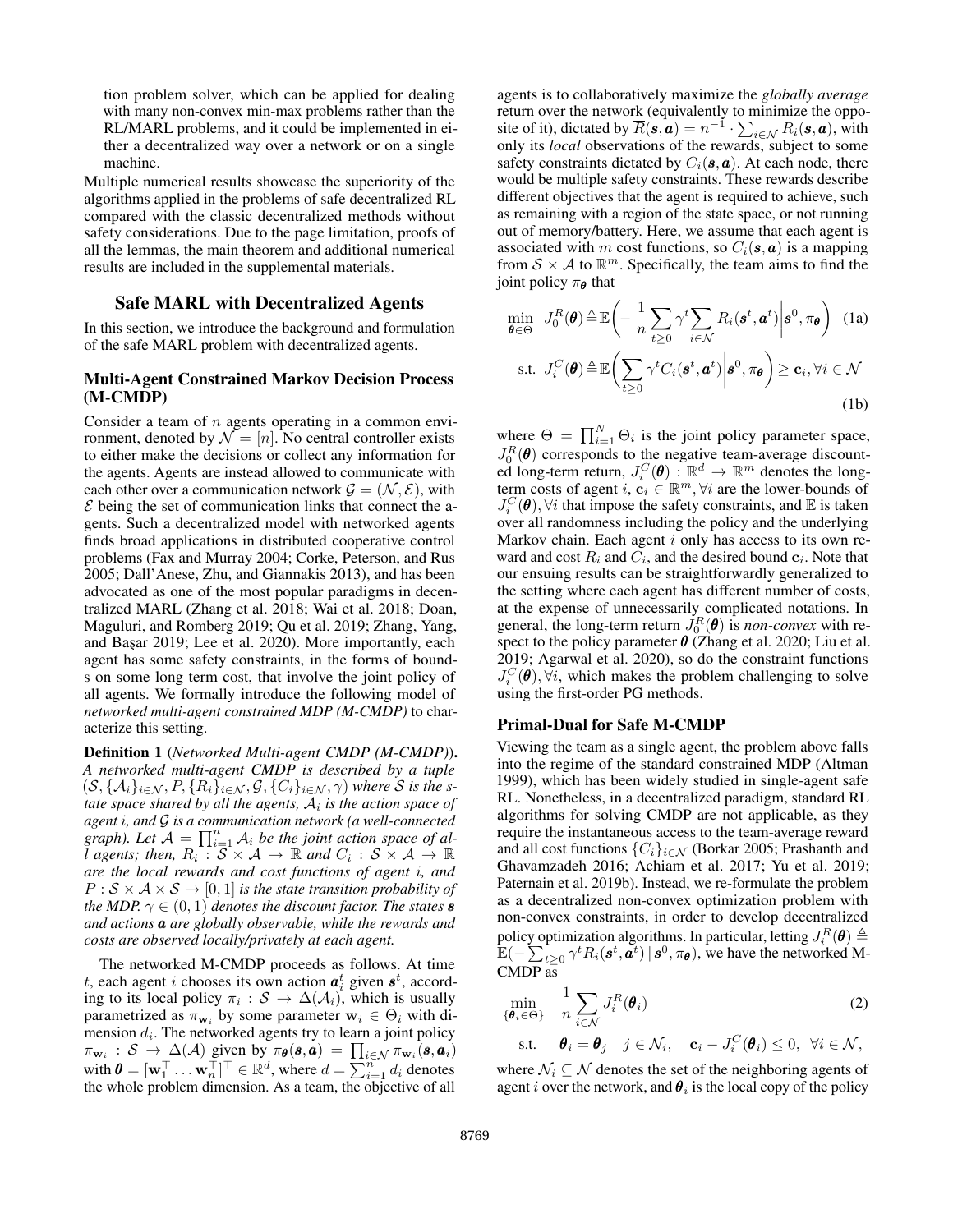parameter  $\theta$  (i.e., the concatenation of all the agents' parameters). By the Lagrangian method (Boyd and Vandenberghe 2004), the problem (2) can be written as

$$
\min_{\{\boldsymbol{\theta}_i \in \Theta\}} \max_{\boldsymbol{\lambda} \geq 0} \quad \mathcal{L}(\boldsymbol{\theta}_1, \dots, \boldsymbol{\theta}_n, \boldsymbol{\lambda}_1, \dots, \boldsymbol{\lambda}_n) \tag{3a}
$$

$$
\text{s.t.} \quad \boldsymbol{\theta}_i = \boldsymbol{\theta}_j \quad j \in \mathcal{N}_i, \ \forall i,
$$

where

$$
\mathcal{L}(\boldsymbol{\theta}_1,\ldots,\boldsymbol{\theta}_n,\boldsymbol{\lambda}_1,\ldots,\boldsymbol{\lambda}_n) \triangleq \frac{1}{n} \sum_{i \in \mathcal{N}} J_i^R(\boldsymbol{\theta}_i) + \langle g_i(\boldsymbol{\theta}_i),\boldsymbol{\lambda}_i \rangle,
$$
\n(4)

 $g_i(\theta_i) \triangleq \mathbf{c}_i - J_i^C(\theta_i)$ , and  $\boldsymbol{\lambda}_1, \ldots, \boldsymbol{\lambda}_n$  denote the dual variables.

# Main Challenges of Solving Safe Decentralized RL

To this end, the multi-agent safe RL problem has been formulated as (3). Unfortunately, there is no existing work that is able to solve this problem to its FOSPs with any theoretical guarantees. The main difficulties here are four-fold as follows:

- $\triangleright$  There are two types of constraints in this problem: one is the consensus equality constraint and the other one is the long term cumulative reward related inequality constraint.
- $\blacktriangleright$  The constraints and loss functions are both in an expected discounted cumulative reward form and possibly nonconvex, while most of the classical non-convex algorithms, e.g., neural nets training, are designed for the case where only the loss functions are non-convex.
- $\triangleright$  The problem is stochastic in nature and the PG estimate is biased instead of unbiased due to the finite-horizon approximation, so we need extra efforts to quantify how biased estimates affect the convergence results.
- $\blacktriangleright$  From a min-max saddle-point perspective, the minimization problem is non-convex and the maximization problem is concave (linear), while there would be also a consensus error coupled with both minimization and maximization optimization variables. Disentangling this error from the minimization and maximization processes will result in a significant different theorem proving technique compared with the existing theoretical works.

Therefore, solving this family of stochastic non-convex problems over a graph is much more challenging than the classical ones, e.g., centralized min-max saddle-point problems, decentralized consensus problems, stochastic non-convex problems, and so on. Next, we will propose the new gradient tracking based single loop primal dual algorithm to deal with this M-CMDP problem.

# Safe M-CMDP Algorithm

First, we introduce the safe policy gradient used in *Safe Dec-PG* as the following.

## Safe Policy Gradient

The search for an optimal policy can thus be performed by applying the gradient descent-type iterative methods to the parametrized optimization problem (3). The gradient of each

agent's cumulative loss  $J_i^R(\theta_i)$  in (3) can be written as (Baxter and Bartlett 2001)

$$
\nabla_{\boldsymbol{\theta}_i} J_i^R(\boldsymbol{\theta}_i) = \mathbb{E}\left[\sum_{t=0}^{\infty} \left(\sum_{\tau=0}^t \nabla \log \pi_i(\boldsymbol{a}_i^{\tau}|\boldsymbol{s}^{\tau}; \boldsymbol{\theta}_i)\right) \gamma^t R_i(\boldsymbol{s}^t, \boldsymbol{a}^t)\right]
$$

where  $\{a^t, s^t\}$  are obtained from each trajectory under the joint policy (parametrized by  $\{\boldsymbol{\theta}_i, \forall i\}$ ). When the MDP model is unknown, the stochastic estimate of PG is often used, that is

$$
\widehat{\nabla}_{\boldsymbol{\theta}_i} J_i^R(\boldsymbol{\theta}_i) = \sum_{t=0}^{\infty} \left( \sum_{\tau=0}^t \nabla \log \pi_i(\boldsymbol{a}_i^{\tau} | \boldsymbol{s}^{\tau}; \boldsymbol{\theta}_i) \right) \gamma^t R_i(\boldsymbol{s}^t, \boldsymbol{a}^t),
$$

which was proposed in (Baxter and Bartlett 2001) and called the gradient of a partially observable MDP (abbreviated as G(PO)MDP PG). The G(PO)MDP gradient is an unbiased estimator of the PG (Papini et al. 2018; Xu, Gao, and Gu 2020).

Likewise, the stochastic PG estimate of each agent's  $J_i^C(\theta_i)$  in (3) can be written as

$$
\widehat{\nabla}_{\boldsymbol{\theta}_i} J_i^C(\boldsymbol{\theta}_i) = \sum_{t=0}^{\infty} \left( \sum_{\tau=0}^t \nabla \log \pi_i(\boldsymbol{a}_i^{\tau} | \boldsymbol{s}^{\tau}; \boldsymbol{\theta}_i) \right) \gamma^t C_i(\boldsymbol{s}^t, \boldsymbol{a}^t).
$$

Let  $f_i(\bm{\theta}_i, \bm{\lambda}_i) \triangleq J_i^R(\bm{\theta}_i) \!+\! \langle \mathbf{c}_i \!-\! J_i^C(\bm{\theta}_i), \bm{\lambda}_i \rangle, \forall i$  for notational simplicity. Then, the policy gradients with respect to primal variables are

$$
\widehat{\nabla}_{\boldsymbol{\theta}_i} f_i(\boldsymbol{\theta}_i, \boldsymbol{\lambda}_i) = \widehat{\nabla}_{\boldsymbol{\theta}_i} J_i^R(\boldsymbol{\theta}_i) - \langle \widehat{\nabla}_{\boldsymbol{\theta}_i} J_i^C(\boldsymbol{\theta}_i), \boldsymbol{\lambda}_i \rangle, \forall i \quad (5)
$$

and the policy gradients with respect to dual variables are

$$
\widehat{\nabla}_{\boldsymbol{\lambda}_i} f_i(\boldsymbol{\theta}_i, \boldsymbol{\lambda}_i) = \mathbf{c}_i - \widehat{J}_i^C(\boldsymbol{\theta}_i), \forall i
$$
 (6)

where  $\hat{J}_i^C(\theta_i) \triangleq \sum_{t=0}^{\infty} \gamma^t C_i(\mathbf{s}^t, \mathbf{a}^t | \mathbf{s}^0, \pi_{\theta})$ . Note that the stochastic gradients in (5) and (6) use only one trajectory of the Markov chain, which may incur large variance. Akin to mini-batch in SGD, a natural solution is to average over  $K$  trajectories to obtain the policy gradient with respect to the primal variables denoted as  $\widehat{\nabla}^K_{\theta_i} f_i(\theta_i, \lambda_i)$ ,  $\forall i$ , and with respect to the dual variables denoted as  $\hat{\nabla}^{K}_{\pmb{\lambda}} f_i(\pmb{\theta}_i, \pmb{\lambda}_i), \forall i$ . In simulations, sampling an infinite trajectory may not be tractable, and a finite-horizon approximation of the PGs (5) and (6) is usually used (Chen et al. 2018), which are denoted as  $\widehat{\nabla}^{T,K}_{\theta_i} f_i(\theta_i, \lambda_i)$  and  $\widehat{\nabla}^{T,K}_{\lambda_i} f_i(\theta_i, \lambda_i)$ . Also, we can have a set of globally observable states and actions denoted by  $\{\boldsymbol{a}_k^{\tau}, \boldsymbol{s}_k^{\tau}\}\$ , where k denotes the index of trajectories and  $\tau$ denotes the index of time. Consequently, the stochastic estimate of PG with  $K$  trajectories (samples) and a finite-horizon truncation of length  $T$  can be expressed as

$$
\widehat{\nabla}_{\boldsymbol{\theta}_i}^{T,K} f_i(\boldsymbol{\theta}_i, \boldsymbol{\lambda}_i) = \widehat{\nabla}_{\boldsymbol{\theta}_i}^{T,K} J_i^R(\boldsymbol{\theta}_i) - \langle \widehat{\nabla}_{\boldsymbol{\theta}_i}^{T,K} J_i^C(\boldsymbol{\theta}_i), \boldsymbol{\lambda}_i \rangle, \tag{7a}
$$

$$
\widehat{\nabla}_{\boldsymbol{\lambda}_{i}}^{T,K} f_{i}(\boldsymbol{\theta}_{i},\boldsymbol{\lambda}_{i}) = \mathbf{c}_{i} - (\widehat{J}_{i}^{C})^{T,K}(\boldsymbol{\theta}_{i}) \triangleq \widehat{g}_{i}(\boldsymbol{\theta}_{i})
$$
(7b)

where

$$
\widehat{\nabla}_{\boldsymbol{\theta}_i}^{T,K} J_i^R(\boldsymbol{\theta}_i) \triangleq \frac{1}{K} \sum_{k=1}^K \sum_{t=0}^T \left( \sum_{\tau=0}^t \nabla \log \pi(\boldsymbol{a}_{i,k}^\tau | \boldsymbol{s}_k^\tau; \boldsymbol{\theta}_i) \right) \gamma^t R_i(\boldsymbol{s}_k^t, \boldsymbol{a}_k^t), \quad (8)
$$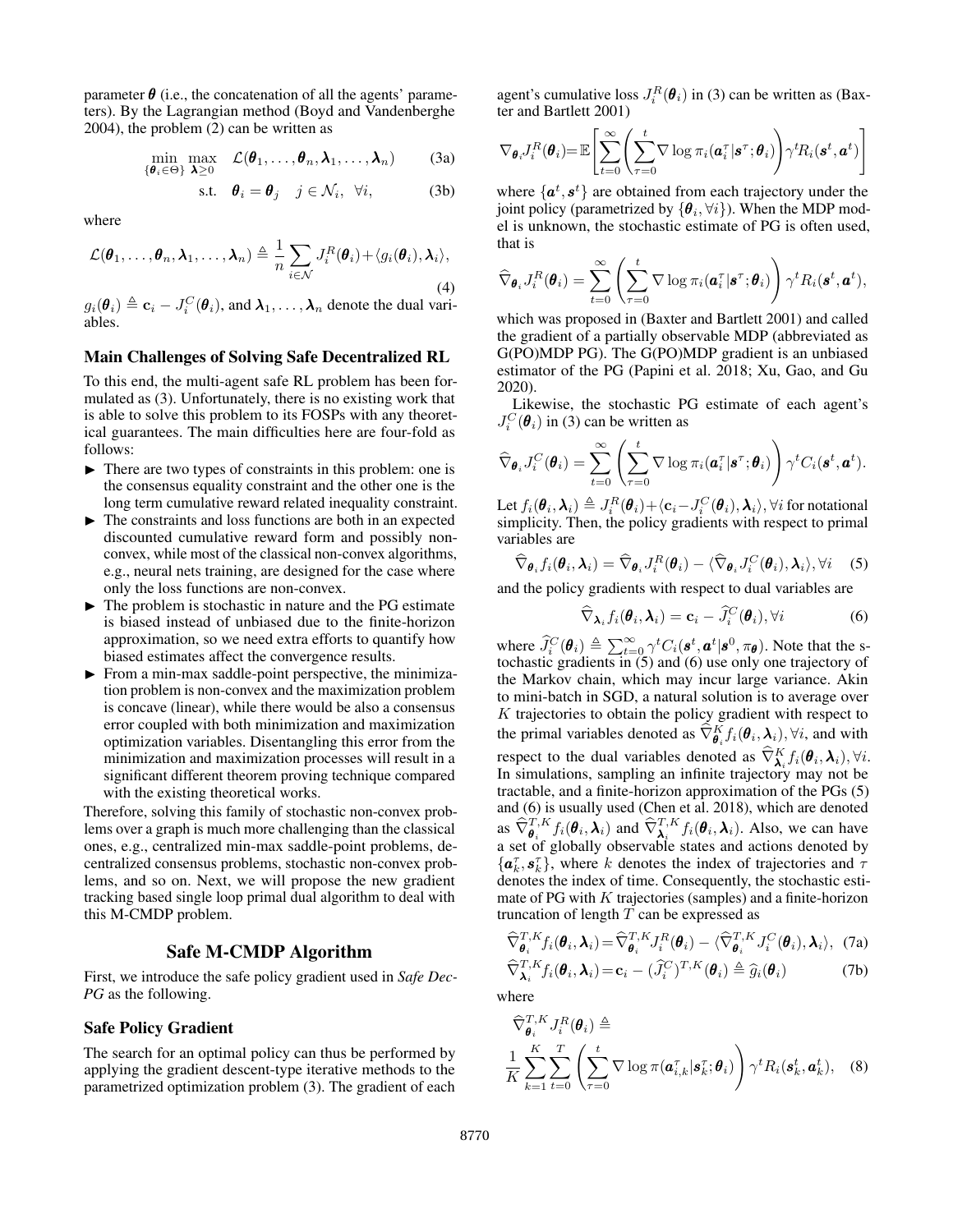$$
\widehat{\nabla}_{\boldsymbol{\theta}_i}^{T,K} J_i^C(\boldsymbol{\theta}_i) \triangleq \frac{1}{K} \sum_{k=1}^K \sum_{t=0}^T \left( \sum_{\tau=0}^t \nabla \log \pi(\boldsymbol{a}_{i,k}^{\tau} | \boldsymbol{s}_k^{\tau}; \boldsymbol{\theta}_i) \right) \gamma^t C_i(\boldsymbol{s}_k^t, \boldsymbol{a}_k^t), \quad (9)
$$

and  $(\widehat{J}_i^C)^{T,K}(\theta_i) \triangleq K^{-1} \sum_{k=1}^K \sum_{t=0}^T \gamma^t C_i(\mathbf{s}_k^t, \mathbf{a}_k^t)$ . Note that the finite length horizontal truncation will make the stochastic estimate PG become biased.

#### *Safe Dec-PG*: Safe Decentralized Policy Gradient

After getting the PG estimates, *Safe Dec-PG* algorithm we proposed is given below. For notational simplicity, in the following we assume the problem dimension is 1. We first update the parameters of the parametrized policy at each node by

$$
\boldsymbol{\theta}_i^{r+1} = \sum_{j \in \mathcal{N}_i} \mathbf{W}_{ij} \boldsymbol{\theta}_j^r - \beta^r \boldsymbol{\vartheta}_i^r, \qquad (10)
$$

where r denotes the index of the iterations,  $\beta^r$  is the stepsize of PG descent,  $\pmb{\vartheta}_{i}^{r}$  is an auxiliary (tracking) variable (which will be introduced with more details later in (11)), and  $W_{ij}$ is a weight matrix that characterizes the relations among the nodes over graph G.

Next, we provide detailed descriptions about W and  $\vartheta$ : 1) The weight matrix is double stochastic (i.e., the graph is well-connected.), which is defined as follows: if there exists a link between node i and node j, then  $W_{ij} > 0$ , otherwise  $\mathbf{W}_{ij} = 0$ , and  $\mathbf{W}$  satisfies  $\mathbf{W1} = \mathbf{1}$  and  $\mathbf{1}^\top \mathbf{W} =$  $1^{\top}$ . There are many ways of designing the weight matrix based on the connectivity of the graph. The standard ones include Metropolis-Hasting weight, maximum-degree weight, Laplacian weight (Xiao and Boyd 2004; Boyd, Diaconis, and Xiao 2004); 2) due to the partial observability of each agent, the variable  $\pmb{\vartheta}_i^r$  here is proposed for approximating the full PG of the network (i.e.,  $n^{-1} \sum_{i=1}^{n} \widehat{\nabla}_{\theta_i} f_i(\theta_i, \lambda_i)$ ), and is updated locally as

$$
\boldsymbol{\vartheta}_{i}^{r+1} = \sum_{j \in \mathcal{N}_{i}} \mathbf{W}_{ij} \boldsymbol{\vartheta}_{j}^{r} + \widehat{\nabla}_{\boldsymbol{\theta}_{i}}^{T,K} f_{i}(\boldsymbol{\theta}_{i}^{r+1}, \boldsymbol{\lambda}_{i}^{r}) - \widehat{\nabla}_{\boldsymbol{\theta}_{i}}^{T,K} f_{i}(\boldsymbol{\theta}_{i}^{r}, \boldsymbol{\lambda}_{i}^{r}), \forall i \quad (11)
$$

with  $\mathbf{\vartheta}_{i}^{0} \triangleq \mathbf{0}, \forall i$ . This update rule is similar to the (stochastic) gradient tracking technique proposed for both classical consensus based (deterministic or stochastic) distributed optimization problems (Di Lorenzo and Scutari 2016; Sun, Daneshmand, and Scutari 2019). But here since we also have dual variable updates, at each time the evaluated gradient is also dependent on  $\lambda_i^r$ , so it is not clear whether the tracked full PG by  $\mathbf{\vartheta}_i^r$  is still accurate enough so that the resulting sequence can converge to the stationary points of problem (3). In our performance analysis section, we will show the conditions that can ensure the convergence of *Safe Dec-PG* in solving problem (3).

In this work, instead of performing a vanilla dual update, we propose to add a (quadratic) perturbation term (a.k.a. smoothing technique) to the maximization procedure as fol-

Algorithm 1 Safe Dec-PG  
\nInput: 
$$
\theta_i^0
$$
,  $\theta_i^0 = \lambda_i^0 = 0$ ,  $\forall i$   
\nfor  $r = 1, ...$  do  
\nfor Each agent *i* do  
\nUpdate  $\theta_i^{r+1}$  by (10)  
\nPerform rollout to get  $\widehat{\nabla}_{\theta_i}^{T,K} f_i(\theta_i^r, \lambda_i^r)$   
\nUpdate  $\theta_i^{r+1}$  by (11)  
\nCalculate  $(\widehat{J}_i^C)^{T,K}(\theta_i^{r+1})$   
\nUpdate  $\lambda_i^{r+1}$  by (13)  
\nend for  
\nend for

lows:

$$
\lambda_i^{r+1} = \arg \max_{\lambda_i \ge 0} \left\langle \widehat{\nabla}^{T,K}_{\lambda_i} f_i(\theta_i^{r+1}, \lambda_i^r), \lambda_i - \lambda_i^r \right\rangle -\frac{1}{2\rho} \|\lambda_i - \lambda_i^r\|^2 - \frac{\gamma^r}{2} \|\lambda_i\|^2, \forall i
$$
 (12)

where  $\rho > 0$  is the stepsize of PG ascent in updating  $\lambda_i^r$ ,  $\gamma^r$  (to be defined later) is a diminishing parameter. The perturbation term  $\gamma^{r}/2\Vert \lambda_i \Vert^2$  plays one of the most key roles of ensuring the convergence of *Safe Dec-PG*. It adds some (desired) curvature to this subproblem (12) in such a way it is possible to quantify the maximum ascent of our constructed potential function (a Lyapunov-like function that will be used to measure the progress of the proposed algorithm) after the update of  $\lambda_i^r$ . Then, this parameter gradually reduces the problem curvature to resemble the original subproblem such that the obtained solution is the FOSP of problem (3) rather a deviated one. Note that (12) can also be easily implemented locally by

$$
\boldsymbol{\lambda}_i^{r+1} = \mathcal{P}_{\Lambda} \left( (1 - \rho \gamma^r) \boldsymbol{\lambda}_i^r + \rho \widehat{\nabla}^{T,K}_{\boldsymbol{\lambda}_i} f_i(\boldsymbol{\theta}_i^{r+1}, \boldsymbol{\lambda}_i^r) \right), \forall i \quad (13)
$$

where  $\mathcal{P}_{\Lambda}$  denotes the projection operator, and  $\Lambda=\{\boldsymbol{\lambda}_i|\boldsymbol{\lambda}_i\geq 0\}$ 0,  $\forall i$  stands for the feasible set.

It can be seen that one of the major advantages of *Safe Dec-PG* is regarding its simplicity of updating rules for all the parameters: 1) a single loop algorithm; 2) each variable can be only updated locally through exchanging the parameters over the communication channel. From the following convergence analysis, we will show that when some mild conditions hold, *Safe Dec-PG* is guaranteed to find the FOSPs of problem (3) by controlling the stepsizes used in the minimization and maximization procedures properly.

### Performance Analysis of *Safe Dec-PG*

Before showing our theoretical results, we first give the standard assumptions as follows.

#### Assumptions

To begin with, we assume that  $f_i, g_i, \forall i$  satisfy a Lipschitz continuous condition. To be more specific, we have

**Assumption 1.** Assume functions  $\nabla f_i(\boldsymbol{\theta}_i, \boldsymbol{\lambda}_i), \forall i$  have L- $Lipschitz$  continuity with respect to  $\boldsymbol{\theta}_i, \forall i$  and functions  $g_i(\pmb{\theta}_i), \forall i$  have  $L'$ -Lipschitz continuity with respect to  $\pmb{\theta}_i, \forall i.$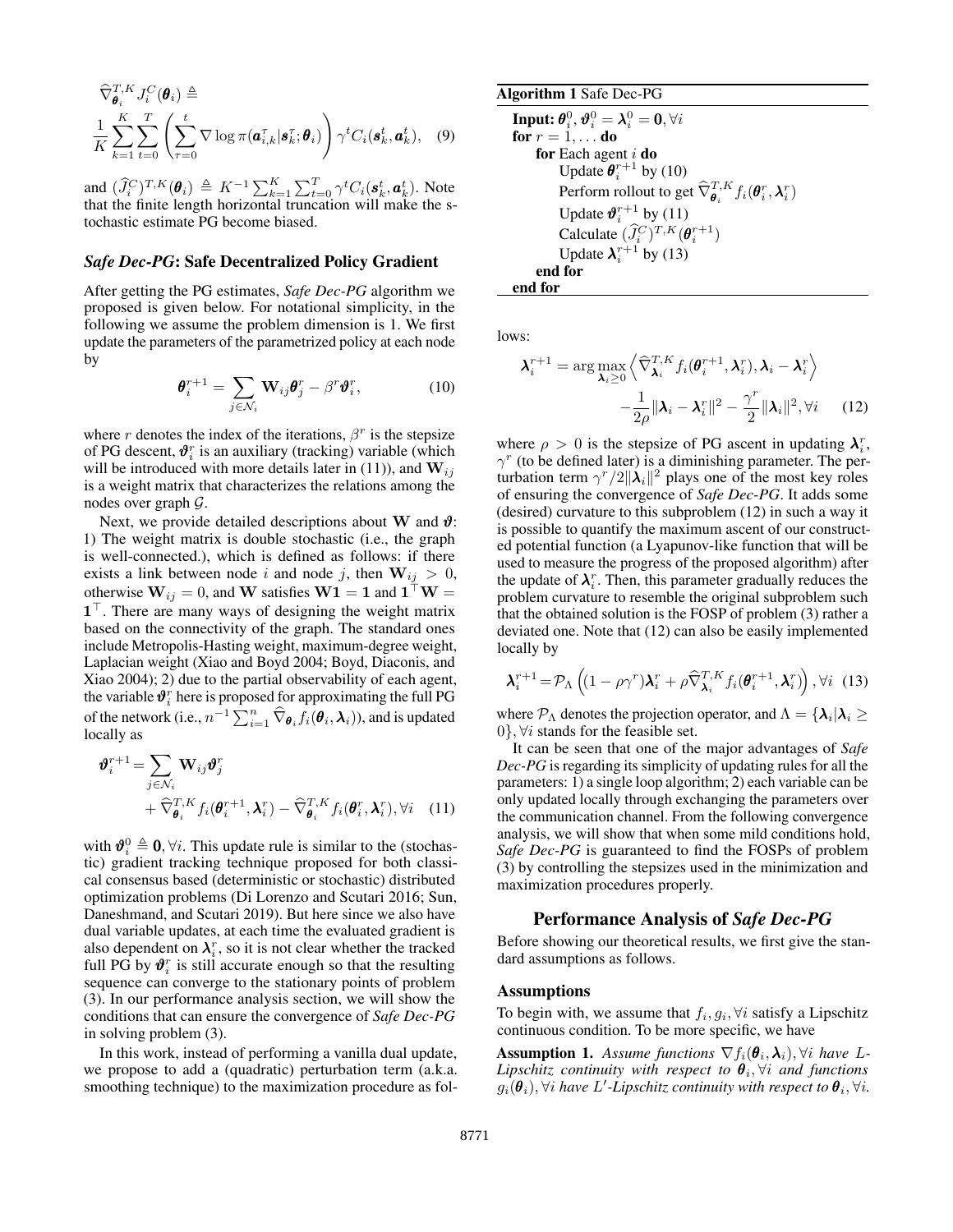Next, we assume the connectivity of the graph, which specifies the topology of the communication channel so that the consensus step can be performed in a decentralized way.

Assumption 2. *Assume the network is well-connected (a.k.a. strongly-connected), i.e.,* W *is a double stochastic matrix. Al* $so\ \underline{\lambda}_{\max}(\mathbf{W})\triangleq\eta < 1,$  where  $\underline{\lambda}_{\max}(\mathbf{W})$  denotes the second  $\lim_{n \to \infty}$   $\lim_{n \to \infty}$   $\lim_{n \to \infty}$   $\lim_{n \to \infty}$   $\lim_{n \to \infty}$   $\lim_{n \to \infty}$   $\lim_{n \to \infty}$ 

Assumption 3. *We assume that the rewards in both objective and constraints are upper bounded by* G*, i.e.,*  $\max\{R_i(\bm{s}^t,\bm{a}^t),C_i(\bm{s}^t,\bm{a}^t),\forall i\}\leq G$ , and the true PG is up- $\textit{per bounded by } G', \textit{i.e., } \|\nabla \log \pi_i(\boldsymbol{a}_i^{\tau}|\boldsymbol{s}^{\tau}; \boldsymbol{\theta}_i)\| \leq G', \forall i, \tau.$ 

The first part of Assumption 3 requires the boundedness of the instantaneous reward, which makes sense in practice since the physical systems commonly output finite magnitudes of responses. The second part requires the partial derivatives of the log function of the policies, i.e.,  $\|\nabla \log \pi_i(\boldsymbol{a}_i^{\tau} | \boldsymbol{s}^{\tau}; \boldsymbol{\theta}_i)\|$ to be bounded, which can be satisfied by e.g., parametrized Gaussian policies.

Assumption 4. *Assume that the Slater condition is satisfied* and the size of  $\Lambda$  is upper bounded by  $\sigma_\lambda$ , i.e.,  $\Lambda=\{\boldsymbol{\lambda}_i|\boldsymbol{\lambda}_i\geq 0\}$  $0, \|\boldsymbol{\lambda}_i\| \leq \sigma_{\lambda}\}, \forall i.$ 

# Convergence Rate

Since functions  $J_i^R$  and  $J_i^C$ ,  $\forall i$  are possibly non-convex, finding the global optimal solution for this min-max problem is NP-hard in general (Nouiehed, Lee, and Razaviyayn 2018). It is of interest to obtain the FOSPs of problem (1). First, we define the optimality gap as

$$
\mathcal{G}(\{\boldsymbol{\theta}_i, \boldsymbol{\lambda}_i, \forall i\}) = \left\| \frac{1}{n} \sum_{i}^{n} \nabla f_i(\boldsymbol{\theta}_i, \boldsymbol{\lambda}_i) \right\|
$$
  

$$
\frac{1}{n} \sum_{i=1}^{n} \|\boldsymbol{\lambda}_i - \mathcal{P}_{\Lambda}[\boldsymbol{\lambda}_i + g_i(\boldsymbol{\theta}_i)]\| + \frac{1}{n} \sum_{i=1}^{n} \|\boldsymbol{\theta}_i - \bar{\boldsymbol{\theta}}\|, \quad (14)
$$

where the first and second terms of the right hand side of (14) are the standard optimality gap of non-convex min/max problems while the third term is the consensus violation gap that characterizes the difference among the weights over the network, where  $\bar{\pmb{\theta}} \triangleq n^{-1} \sum_{i=1}^n \pmb{\theta}_i$ .

**Definition** 2. If a point  $(\{\theta_i^*, \lambda_i^*, \forall i\})$  satisfies  $\|\mathcal{G}(\{\theta_i^*, \lambda_i^*, \forall i\})\| \leq \epsilon$ , then we call this point as an *-approximate first-order stationary points of* (3)*, abbreviated as -FOSP.*

*Remark 1*. Note that points  $(\{\theta_i^*, \lambda_i^*, \forall i\})$  satisfying condition  $G(\{\theta_i^*, \lambda_i^*, \forall i\}) = 0$  is also known as "quasi-Nash equilibrium" points (Pang and Scutari 2011) or "first-order Nash equilibrium" points (Nouiehed et al. 2019).

The convergence results of *Safe Dec-PG* are given below.

Theorem 1. *Suppose Assumption 1 to Assumption 4 hold* and the iterates  $\{\bm\theta_i^r, \bm\vartheta_i^r, \bm\lambda_i^r, \forall i\}$  are generated by Safe Dec-*PG. If the total number of iterations of the algorithm is* N *and*

$$
T \sim \Omega(\log(N)), \quad \gamma^r \sim \mathcal{O}\left(\frac{1}{\sqrt{r}}\right), \quad \beta^r \sim \mathcal{O}\left(\frac{1}{\sqrt{r}}\right),
$$
\n(15)

*then we have*

$$
\mathbb{E}[\mathcal{G}^2(\{\boldsymbol{\theta}_i^{r'}, \boldsymbol{\lambda}_i^{r'}, \forall i\})] \le \mathcal{O}\left(\frac{\log(N)}{\sqrt{N}}\right) + \mathcal{O}(\sigma_g^2(T, K))\tag{16}
$$

where constant  $\sigma_g^2(T,K)$  denotes the variance of PG estimate with respect to function  $g(\cdot)$ , and  $r'$  is picked randomly *from*  $1, \ldots, N$ .

Theorem 1 says that *Safe Dec-PG* is able to find the solution of (1) at a rate of at least  $\mathcal{O}(\log(N)/N^{1/2})$  to a neighborhood of the  $\epsilon$ -FOSP of this problem, where the radius of this ball is determined by the number of trajectories and length of the horizon approximation. The number of trajectories is or the longer the length is, the smaller the radius will be.

Corollary 1. *Suppose Assumption 1 to Assumption 4 hold and the iterates*  $\{\hat{\boldsymbol{\theta}}_i^r, \hat{\boldsymbol{\theta}}_i^r, \boldsymbol{\lambda}_i^r, \forall i\}$  *are generated by Safe Dec-PG. When*  $T, \gamma^r, \beta^r$  *satisfy* (15) *and*  $K \sim \mathcal{O}(\sqrt{N})$ *, then we have*

$$
\mathbb{E}[\mathcal{G}^2(\{\boldsymbol{\theta}_i^{r'}, \boldsymbol{\lambda}_i^{r'}, \forall i\})] \le \mathcal{O}\left(\frac{\log(N)}{\sqrt{N}}\right) \tag{17}
$$

*where the total number of iterations of the algorithm is* N*, and* r 0 *is picked randomly from* 1, . . . , N*.*

Note that the proposed *Safe Dec-PG* is not only applicable to constrained MDP problems, but also amenable to solve a wide class of stochastic non-convex concave min-max optimization problems.

*Remark 2*. To the best of our knowledge, our results are new in both RL and optimization communities.

- $\blacktriangleright$  When T is infinitely large, i.e.,  $\epsilon_f(T) = \epsilon_g(T) = 0$ , *Safe Dec-PG* is reduced to a decentralized stochastic nonconvex min-max optimization algorithm. In this regime, *Safe Dec-PG* also provides the state-of-the-art convergence rate to a neighborhood of FOSPs.
- $\blacktriangleright$  When K and T are both infinitely large, i.e.,  $\epsilon_f(T)$  =  $\epsilon_g(T) = \sigma_f^2(T, K) = \sigma_g^2(T, K) = 0$ , *Safe Dec* is reduced to a deterministic decentralized non-convex minmax algorithm. The convergence rate of *Safe Dec-PG* is still  $\mathcal{O}(\log(N)/N^{1/2})$  but with guarantees to the  $\epsilon$ -FOSPs, matching the convergence rate of HiBSA in the centralized case.

*Remark 3.* The number of nodes, n, is not shown up in the numerator of the convergence rate result, indicating that the achievable rate in (17) will not be slowed down by increasing the number of agents and the radius of the neighborhood in (16) will not be magnified as well.

#### Numerical Results

Problem setting To show the performance of safe decentralized RL, we test our algorithm on the environment of the Cooperative Navigation task in (Lowe et al. 2017), which is built on the popular OpenAI Gym paradigm (Brockman et al. 2016). The experiments were run on the NVIDIA Tesla V100 GPU with 32GB memory. In the first experiment, we have  $n = 5$  agents aiming at finding their own landmarks, and all agents are connected by a well-connected graph as shown in Figure 1(a), where every agent can only exchange their parameters  $\theta_i$  with its neighbors through the communication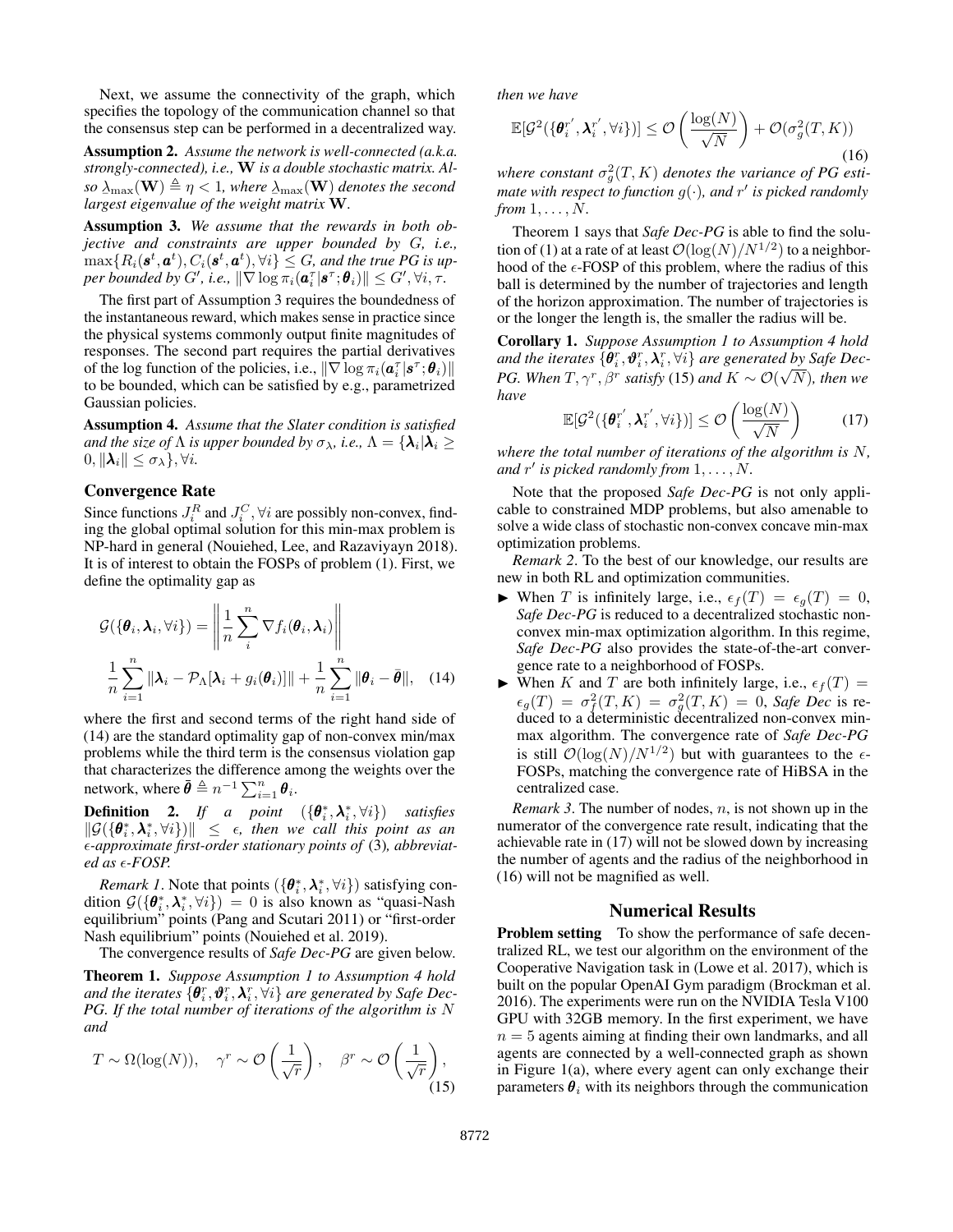

Figure 1: (a) Diagram of a decentralized safe RL system, where the green line denotes the communication graph  $G$ , the red star represents the landmark, the blue circle stands for the agents; (b) long-term cumulative reward of the constraints v.s. the number of iterations; (c) long-term cumulative reward of the objective functions v.s. the number of iterations. The initial stepsizes of *Safe Dec-PG* and DSGT are both 0.1 and  $c_i = 0.8$ ,  $\forall i$ .

channel (denoted by the green lines). Furthermore, each agent has 5 action options: stay, left, right, up, and down. We assume the states and actions of all the agents to be globally observable. The goal of the teamed agents is to find an optimal policy such that the long term discounted cumulative reward averaged over the network is maximized under a minimum number of collisions with other agents in a long term perspective.

Environment Different from the existing simulation environment, we create a new one based on the cooperative navigation task, where we set the agent and landmark as pairs and require that each agent only targets its own corresponding landmark. The rewards considered in the objective function include two parts: i) the first one is based on the distance between the location of the node to its desired landmark, which is a monotonically decreasing function of the distance, (i.e., the smaller the distance, the higher the reward will be); ii) the second one is determined by the minimum distance between two agents. If the distance between two agents is lower than a threshold, then we consider that a collision happens, and both of the agents will be penalized by a large negative reward value, i.e.,  $-1$ . Finally, the reward at each agent is further scaled by different positive coefficients, representing the heterogeneity, e.g., priority levels, of different agents. The rewards considered in the constraints of (3) are monotonically increasing functions of the minimum distance between two agents, i.e., the closer the two agents are, the lower the reward will be. Here, since only the minimum distance is taken into account at each node, so  $m = 1$ .

Parameters The policy at each agent is parametrized by a neural network, where there are two hidden layers with 30 neurons in the first layer and 10 neurons in the second. The states of each agent include its position and velocity. Thus, the dimension of the input layer is 20, and the output layer is 5. The discounting factor  $\gamma$  in the cumulative loss is 0.99 in all the tests, and for each episode, the length of the horizon approximation of PG is  $T = 20$ . Also, we run  $K = 10$  Monte Carlo trials independently to compute the approximate PG at each iteration.

In this section, we only show the results of comparing *Safe Dec-PG* and DSGT without safety considerations in Figure 1(b) and Figure 1(c), and additional results with more problem settings, e.g., larger networks, are included in the supplemental materials. From Figure 1(b), it can be observed that the averaged network constrained rewards obtained by *Safe Dec-PG* are much higher than the ones achieved by DSGT and *Safe Dec-PG* converges faster than DSGT as well. From the statistic perspective, this long term cumulative rewards in the constraints could be interpreted as some prior knowledge accounted in MDP. From Figure 1(c), we can see that the rewards in objective function achieved by both *Safe Dec* and DSGT are similar, implying that the added constraints would not affect the loss of the objective rewards.

# Concluding Remarks

In this work, we have proposed the first algorithm of being able to solve multi-agent CMDP problems, where the cumulative rewards in both loss function and constraints are included. By leveraging the primal-dual optimization framework, the proposed *Safe Dec-PG* is to maximize the averaged network long term cumulative rewards and take the safety related constraints as well. Theoretically, we provide the first convergence rate guarantees of the decentralized stochastic gradient descent ascent method to an  $\epsilon$ -FOSP of a class of non-convex min-max problems at a rate of  $\mathcal{O}(1/\epsilon^4)$ . Numerical results show that the obtained constraint rewards by *Safe Dec-PG* are indeed much higher than the case where the safety consideration is not incorporated without loss of both convergence rate and final objective rewards.

## Acknowledgement

The research of K.Z. and T.B. was supported in part by the US Army Research Laboratory (ARL) Cooperative Agreement W911NF-17-2-0196, in part by the Office of Naval Research (ONR) MURI Grant N00014-16-1-2710, and in part by the Air Force Office of Scientific Research (AFOSR) Grant FA9550-19-1-0353. The work of T. Chen was supported by the RPI-IBM Artificial Intelligence Research Collaboration (AIRC).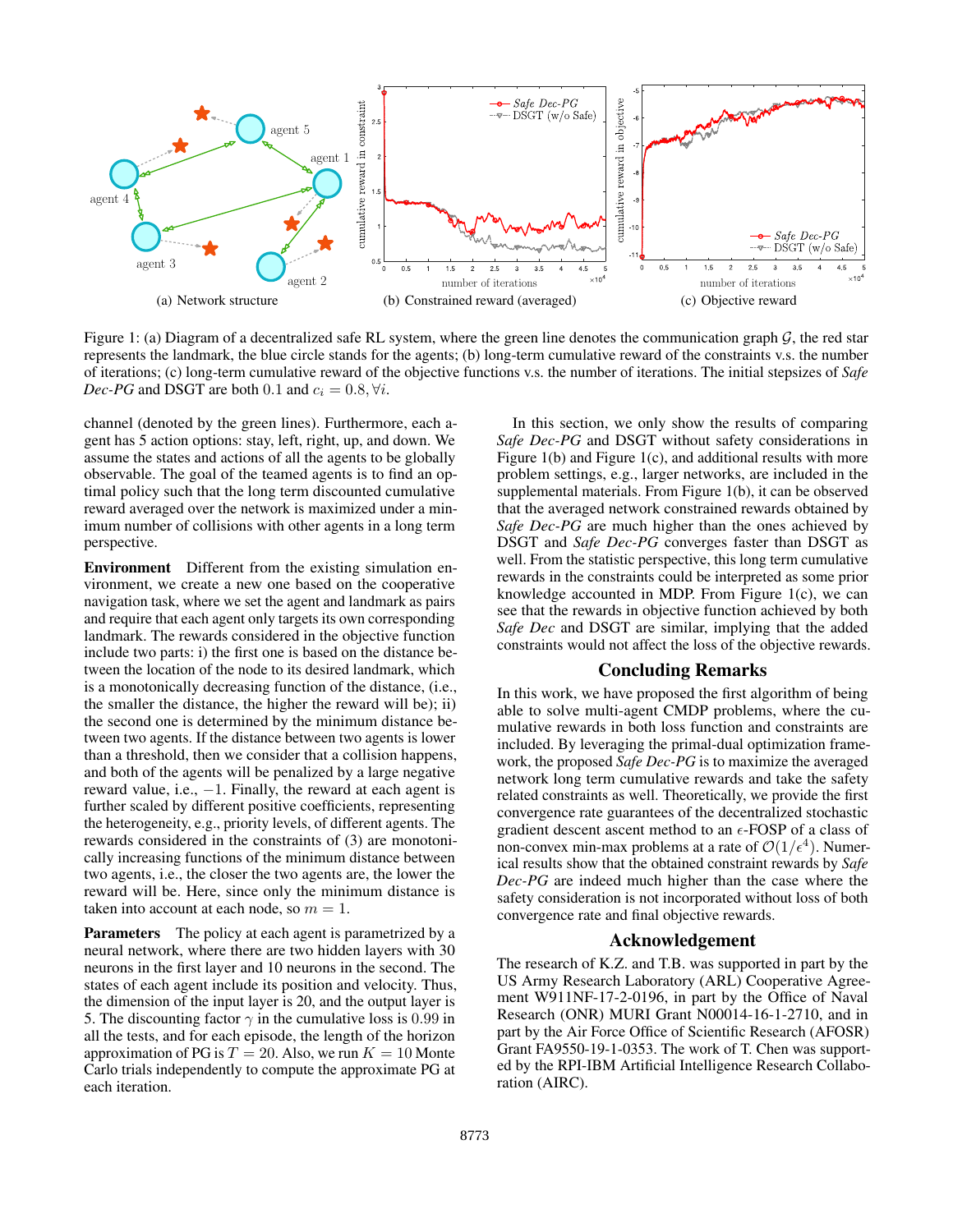# Ethical Impact

Our main contributions are regarding the theoretical results for solving a non-convex min-max optimization problem over a graph/network. The algorithm design and convergence analysis are both new. Although *Safe Dec* is developed in this paper for dealing with a constrained Markov decision process related problem, it can be also applied to solve other min-max optimization problems. Our theoretical analysis includes multiple new theorem proving techniques that would be used for performing convergence analysis for other algorithms. This works would be beneficial for students, scientists and professors who are conducting research in the areas of reinforcement learning, optimization, data science, finance, etc. We haven't found any negative impact of this work on both ethical aspects and future societal consequences.

## References

Achiam, J.; Held, D.; Tamar, A.; and Abbeel, P. 2017. Constrained policy optimization. In *Proc. of International Conference on Machine Learning*, 22–31.

Agarwal, A.; Kakade, S. M.; Lee, J. D.; and Mahajan, G. 2020. Optimality and approximation with policy gradient methods in Markov decision processes. In *Proc. of .Conference on Learning Theory*, 64–66.

Altman, E. 1999. *Constrained Markov Decision Processes*, volume 7. CRC Press.

Baxter, J.; and Bartlett, P. L. 2001. Infinite-horizon policygradient estimation. *J. Artificial Intelligence Res.* 15: 319– 350.

Borkar, V. S. 2005. An actor-critic algorithm for constrained Markov decision processes. *Systems & control letters* 54(3): 207–213.

Boyan, J. A.; and Littman, M. L. 1994. Packet routing in dynamically changing networks: A reinforcement learning approach. In *Proc. Advances in Neural Information Processing System*, 671–678. Denver, CO.

Boyd, S.; Diaconis, P.; and Xiao, L. 2004. Fastest mixing Markov chain on a graph. *SIAM Review* 46(4): 667–689.

Boyd, S.; and Vandenberghe, L. 2004. *Convex optimization*. Cambridge University Press.

Brockman, G.; Cheung, V.; Pettersson, L.; Schneider, J.; Schulman, J.; Tang, J.; and Zaremba, W. 2016. OpenAI gym. *arXiv preprint arXiv:1606.01540* .

Chang, T.-H.; Hong, M.; Wai, H.-T.; Zhang, X.; and Lu, S. 2020. Distributed learning in the non-convex world: From batch to streaming data, and beyond. *IEEE Signal Processing Magazine* 37(3): 26–38.

Chen, T.; Zhang, K.; Giannakis, G. B.; and Basar, T. 2018. Communication-efficient distributed reinforcement learning. *arXiv preprint arXiv:1812.03239* .

Claus, C.; and Boutilier, C. 1998. The dynamics of reinforcement learning in cooperative multiagent systems. In *Proc. of the Assoc. for the Advanc. of Artificial Intell.*, 746–752. Orlando, FL.

Corke, P.; Peterson, R.; and Rus, D. 2005. Networked robots: Flying robot navigation using a sensor net. *Robotics Research* 234–243.

Dall'Anese, E.; Zhu, H.; and Giannakis, G. B. 2013. Distributed optimal power flow for smart microgrids. *IEEE Transactions on Smart Grid* 4(3): 1464–1475.

Di Lorenzo, P.; and Scutari, G. 2016. Next: In-network nonconvex optimization. *IEEE Transactions on Signal and Information Processing over Networks* 2(2): 120–136.

Doan, T.; Maguluri, S.; and Romberg, J. 2019. Finite-time analysis of distributed TD (0) with linear function approximation on multi-agent reinforcement learning. In *Proc. of International Conference on Machine Learning*, 1626–1635.

Fax, J. A.; and Murray, R. M. 2004. Information flow and cooperative control of vehicle formations. *IEEE Transactions on Automatic Control* 49(9): 1465–1476.

Gupta, J. K.; Egorov, M.; and Kochenderfer, M. 2017. Cooperative multi-agent control using deep reinforcement learning. In *Intl. Conf. Auto. Agents and Multi-agent Systems*, 66–83.

Kar, S.; Moura, J. M.; and Poor, H. V. 2013. QD-Learning: A collaborative distributed strategy for multi-agent reinforcement learning through consensus + innovations. *IEEE Trans. Sig. Proc.* 61(7): 1848–1862.

Lauer, M.; and Riedmiller, M. 2000. An algorithm for distributed reinforcement learning in cooperative multi-agent systems. In *Proc. Intl. Conf. Machine Learning*. Stanford, CA.

Lee, D.; He, N.; Kamalaruban, P.; and Cevher, V. 2020. Optimization for reinforcement learning: From single agent to cooperative agents. *IEEE Signal Processing Magazine* 37(3): 123–135.

Lian, X.; Zhang, C.; Zhang, H.; Hsieh, C.-J.; Zhang, W.; and Liu, J. 2017. Can decentralized algorithms outperform centralized algorithms? a case study for decentralized parallel stochastic gradient descent. In *Proc. of Advances in Neural Information Processing Systems*, 5330–5340.

Lin, T.; Jin, C.; and Jordan, M. 2020. On gradient descent ascent for nonconvex-concave minimax problems. In *International Conference on Machine Learning*, 6083–6093. PMLR.

Liu, B.; Cai, Q.; Yang, Z.; and Wang, Z. 2019. Neural Trust Region/Proximal Policy Optimization Attains Globally Optimal Policy. In *Proc. of Advances in Neural Information Processing Systems*, 10564–10575.

Liu, M.; Zhang, W.; Mroueh, Y.; Cui, X.; Ross, J.; Yang, T.; and Das, P. 2020a. A decentralized parallel algorithm for training generative adversarial nets. In *Proc. of Advances in Neural Information Processing Systems*.

Liu, W.; Mokhtari, A.; Ozdaglar, A.; Pattathil, S.; Shen, Z.; and Zheng, N. 2020b. A decentralized proximal point-type method for saddle point problems. *arXiv:1910.14380* .

Lowe, R.; Wu, Y.; Tamar, A.; Harb, J.; Abbeel, P.; and Mordatch, I. 2017. Multi-agent actor-critic for mixed cooperativecompetitive environments. In *Proc. Advances in Neural Information Processing System*. Long beach, CA.